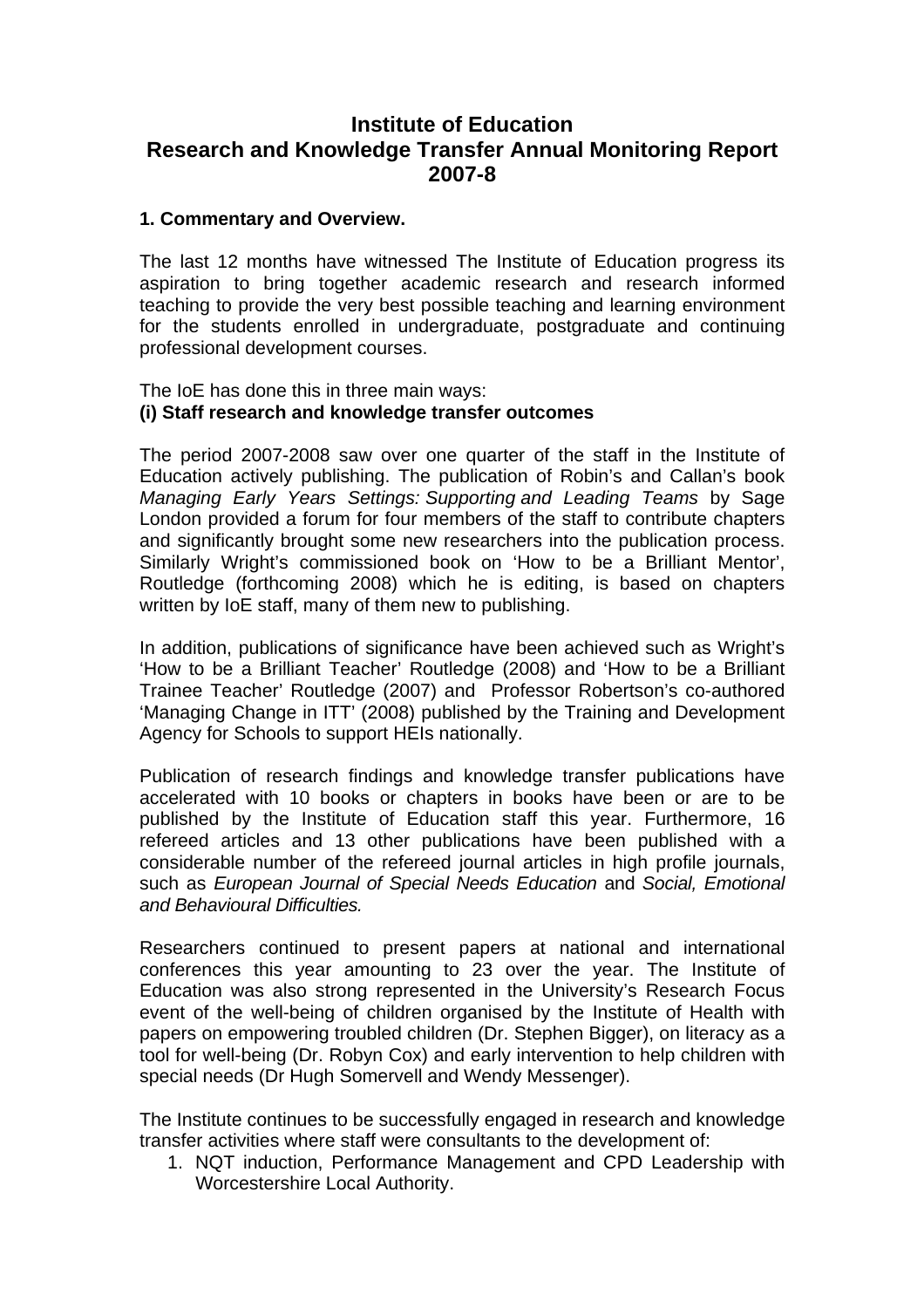- 2. The promotion of Science and Maths across Worcestershire Museums.
- 3. Worcestershire County Council a Pilot Project: What Four Year Olds Have to Say About Starting School.
- 4. Educational materials for schools linked to a national project based on an expedition to the South Pole funded by QinetiQ.
- 5. Consultancy over 14-19 Diploma in Business, Finance and Administration
- 6. Generic Teacher Educator Guidance materials for TESSA (Teacher Education in Sub Saharan Africa) and course materials for the Rwandan and Ghanaian versions of TESSA.
- 7. Teacher support booklets on 'Early Intervention', 'Specific Learning Difficulties' and 'Early years provision for children with special needs' for the Division of Special Education in Botswana.

## (ii) **Institute of Education Staff Seminar Series**

We had a successful and well attended staff research seminar series with a pattern of three speakers from outside the University and three from within. We were fortunate to have international speakers: one from the University of Botswana who spoke on Arts Education as a method for community engagement in rural areas of Botswana; another from Deakin University, Australia who spoke on Child Protection: 'The understandings of undergraduate teachers'. The seminar series has been developed and extended in response to the interest in the diverse presentations during the 2006-2007 academic year.

## (iii) **Institute of Education Research Higher Degree enrolments and completions**

There are 27 students currently enrolled in higher degrees in the Institute of Education and eight of these are staff of the Institute of Education. These eight staff are joined by another two staff who are enrolled elsewhere and working towards Doctorates in Education. A further two members of IoE are working on their amendments following their vivas.

We have one full-time joint funded PhD, Tammy Brookes, in partnership with Sunfield Special School. Tammy has added a rich dimension to the research student culture at the Institute of Education and has been working with undergraduate students who have an interest in inclusion. Three PhD students passed their viva successfully during the year and three others are shortly to present their theses.

The demand for supervision of research supervision continues, however a large number of staff have attended training session on supervision of Masters and Doctoral work indicating that there is a large group of staff preparing to take on this important work. The Institute of Education has eight tutors accredited by the Graduate Research School as potential and trained doctoral supervisors.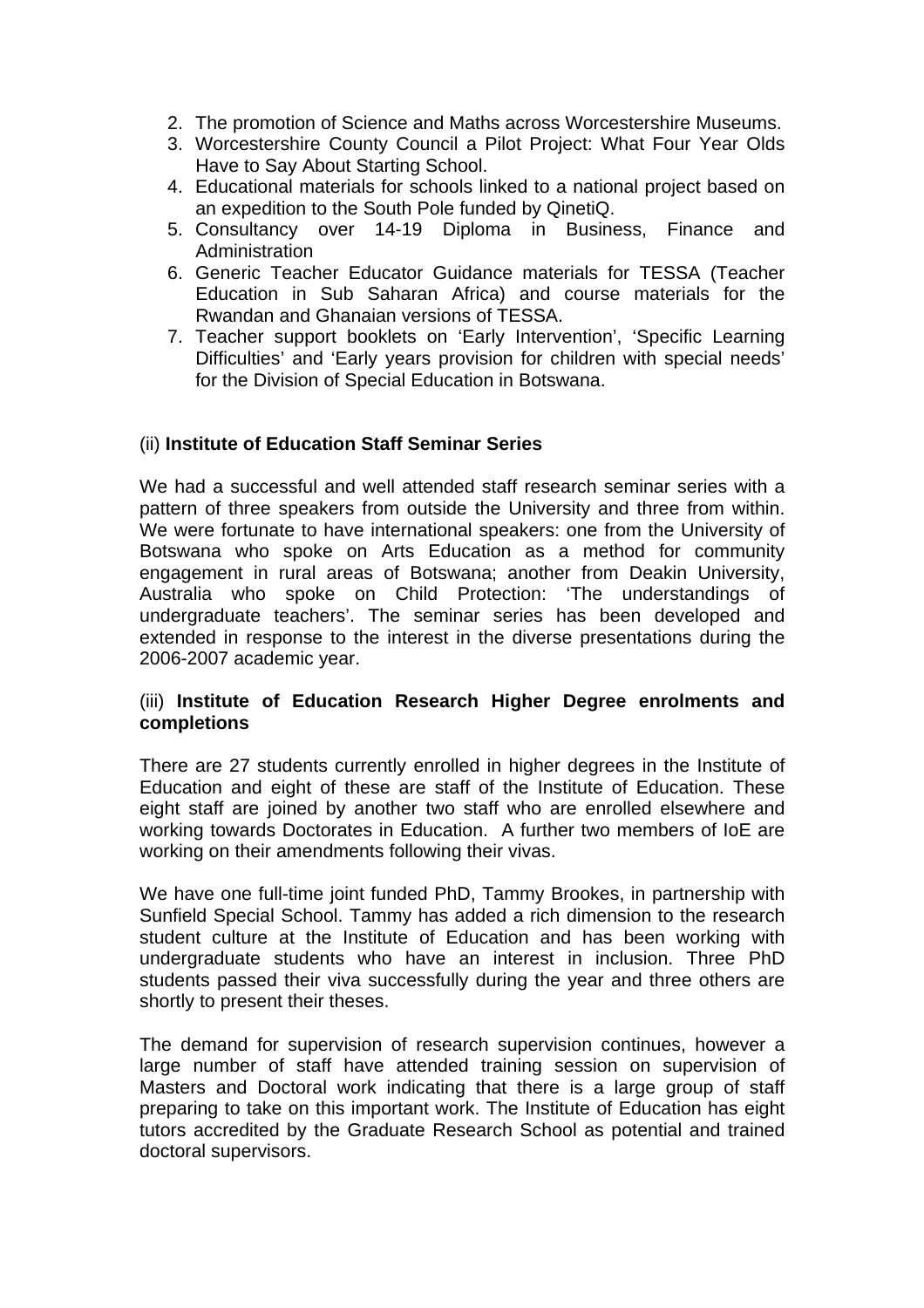The Institute of Education plans to develop its research culture further in the coming year, with a continuation of the series of research seminars and the establishment of a scheme to mentor beginning researchers and those new in post. The desire to increase the number of staff currently involved in Research and Knowledge transfer activities and to move those who are generating new knowledge either in applied or more practical ways and then lead this work towards more formal publications will be upper most in the Institute of Education's agenda.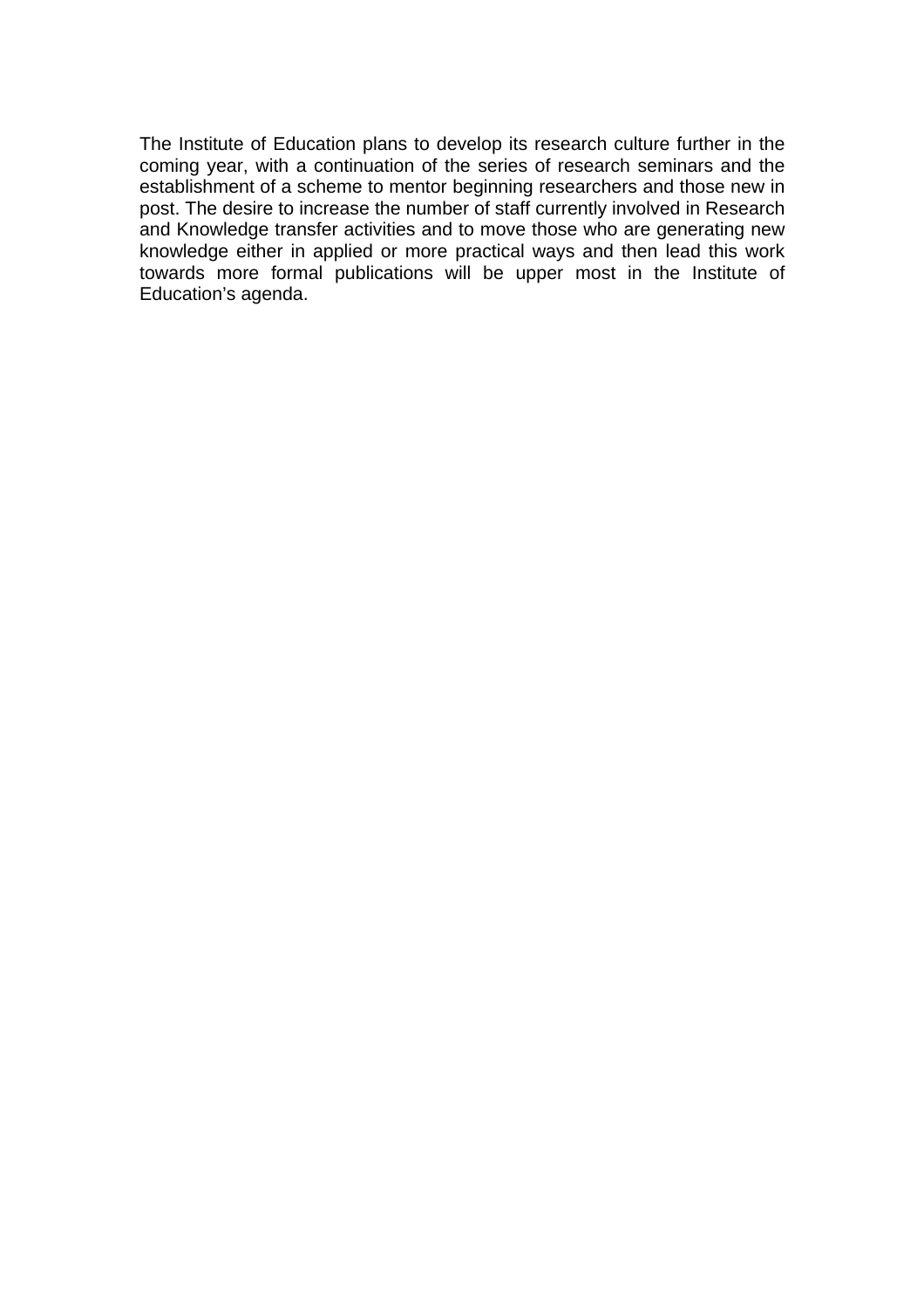# **2. Appendix of Active Research Staff and their Research Outputs:**

# **Dr. Stephen Bigger**

# **Referred Journal Articles**

Bigger, S. (2008) [Secular Spiritual Education?](http://docs.google.com/Doc?id=dgsr8qn6_26grj5nddd) *Educational Futures,* vol. 1, no. 1, June, pp.49-69 (British Education Studies Association) **Other publications** 

Bigger, S 2007 *[David Severn \(David Storr Unwin\), Children's Writer 1942-](http://eprints.worc.ac.uk/236) [1977](http://eprints.worc.ac.uk/236)* (Research Paper, International Research Centre for Children's Literature, Language and Creativity, Worcester).

Bigger, S 2007 [Sea Adventures: Peter Dawlish \(James Lennox Kerr\), a](http://eprints.worc.ac.uk/248)  [Writer Amongst Artists.](http://eprints.worc.ac.uk/248) (Unpublished)

Bigger, S 2008 'Parents in Difficulty: Writing for children in the second world war', Malcolm Saville Society.

Bigger, S 2008 'The Mysteries of Muker', Malcolm Saville Society.

Bigger, S 2008 Malcolm Saville and W.E. Johns, Malcolm Saville Society. Bigger, S 2008 *[The Swindon Youth Empowerment Programme](http://docs.google.com/View?docid=dgsr8qn6_338t4bnnd4)* - [the full](http://eprints.worc.ac.uk/380)  [report.](http://eprints.worc.ac.uk/380)

# **Conference Papers**

Bigger, S (2008 [Building self-worth and self understanding through guided](http://docs.google.com/Doc?id=dgsr8qn6_31c6xcgsft)  [visualisation: a unique project with disturbed pupils](http://docs.google.com/Doc?id=dgsr8qn6_31c6xcgsft) *Health and Well Being Conference, 27th February 2008***,** University of Worcester (paper)

# **Reviews of Publications**

Murphy, K, *[Emotional Intelligence: what are the problems and can they be](http://eprints.worc.ac.uk/63)  [solved.](http://eprints.worc.ac.uk/63)* (Journal of Beliefs and Values)

Dowling E M & Scarlett W. G (2006) *[Encyclopedia of Religious and Spiritual](http://eprints.worc.ac.uk/55)  [Development](http://eprints.worc.ac.uk/55)* Thousand Oaks: Sage (Journal of Beliefs and Values) Roehlkeptartain E C et al, (2006), *[The Handbook of Spiritual Development in](http://docs.google.com/Doc?id=dgsr8qn6_5cktc64)  [Childhood and Adolescence](http://docs.google.com/Doc?id=dgsr8qn6_5cktc64)* Thousand Oaks: Sage (Journal of Beliefs and

Values)

Stern, [Schools and Religions](http://docs.google.com/Doc?id=dgsr8qn6_35g68r4xd8) (2007), Continuum. (Journal of In-Service Education)

[Ethnographica Moralia](http://eprints.worc.ac.uk/456) (interpretive ethnography) (Journal of Beliefs and Values)

[Therapeutic Education](http://eprints.worc.ac.uk/455) [\(http://escalate.ac.uk/4752\)](http://escalate.ac.uk/4752)

*The Dangerous Rise of Therapeutic Education* (<http://escalate.ac.uk/4866> ) *Every Muslim Child Matters* ([http://escalate.ac.uk/4863\)](http://escalate.ac.uk/4863)

# **Scott Buckler**

# **Books or Book Chapters**

Walliman, N. & Buckler, S. (2008) *Your Dissertation in Education.* London: Sage Publications Ltd.

## **Conference Papers**

Buckler, S. & Bigger, S. (2008). 'Integrating research and inquiry on the BA in education' The Full 3600: Mapping the Undergraduate Research and Inquiry Landscape, University of Gloucestershire. 1<sup>st</sup> May 2008.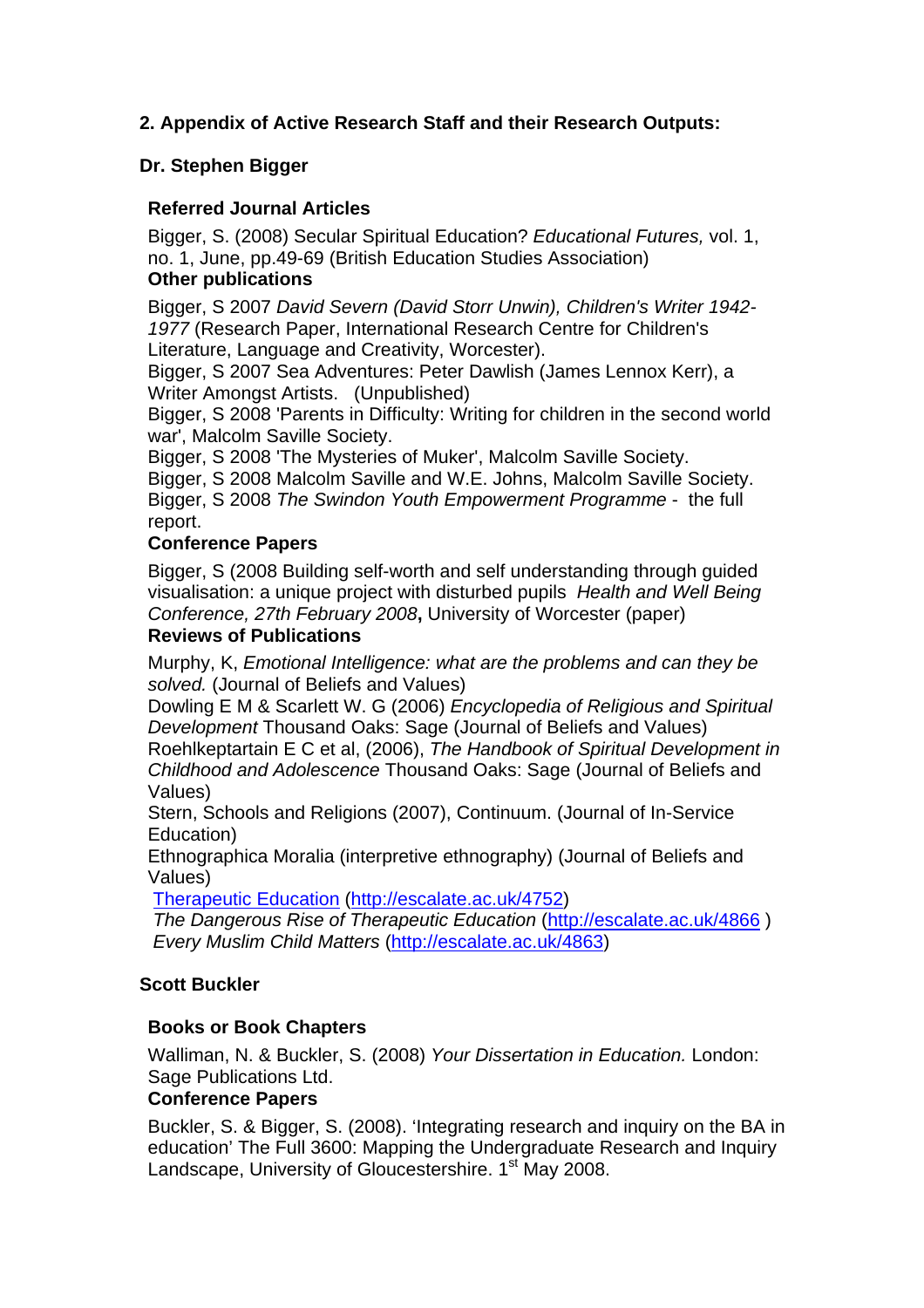Buckler, S. (2007). 'The paradox of the martial artist: a better person or a better fighter?' British Psychological Society – Transpersonal Psychology Section, Scarborough. 14<sup>th</sup>-18<sup>th</sup> September 2007

## **Sue Callan**

# **Books or Book Chapters**

Robins, A. & Callan, S. (eds) (November 2008) *Managing Early Years Settings: Supporting and Leading Teams.* London: Sage Publications.

# **Dr. Phil Chambers**

## **Referred Journal Articles**

Chambers, Odeggard and Rinaldit , (2007) 'Risk taking and reflective learning': by reflective Practice (Reflective Practice, Vol. 8, Number 2, 2007).

# **Dr. Robyn Cox**

# **Books or Book Chapters**

Mills, C., Cox, R. and Moss, G. *2008 contract signed*  Language and Literacies in the Primary School.  $(2^{nd}$  ed.) London: Taylor and Francis.

Robertson, C. and Cox, R. (*2008)* 

'How we do things around here': Educational change and effective Faculty leadership in Post Blair Britain. In McConachie, J., Danaher, P., and Singh, M. Changing University Learning and Teaching: Engaging and Mobilising Leadership, Quality and Technology. Rockhampton: Central Queensland University, Australia.

## **Referred Journal Articles**

Robertson, C. Robbins, A and Cox, R (*2008)*  Co-constructing a Community Ethos: Challenging Culture and Managing Change in Higher Education, a case study undertaken over two years. In Management in Education 22 (4) P. 43-51.

Cox, R (*Accepted for publication 2008)* 

Using Community Narratives for Intercultural Education. International Journal of Intercultural Education*.*

Cox, R and Schaetzel, K (2007) A preliminary study of pre-service teachers as readers in Singapore. Language Teaching Research 11 (3).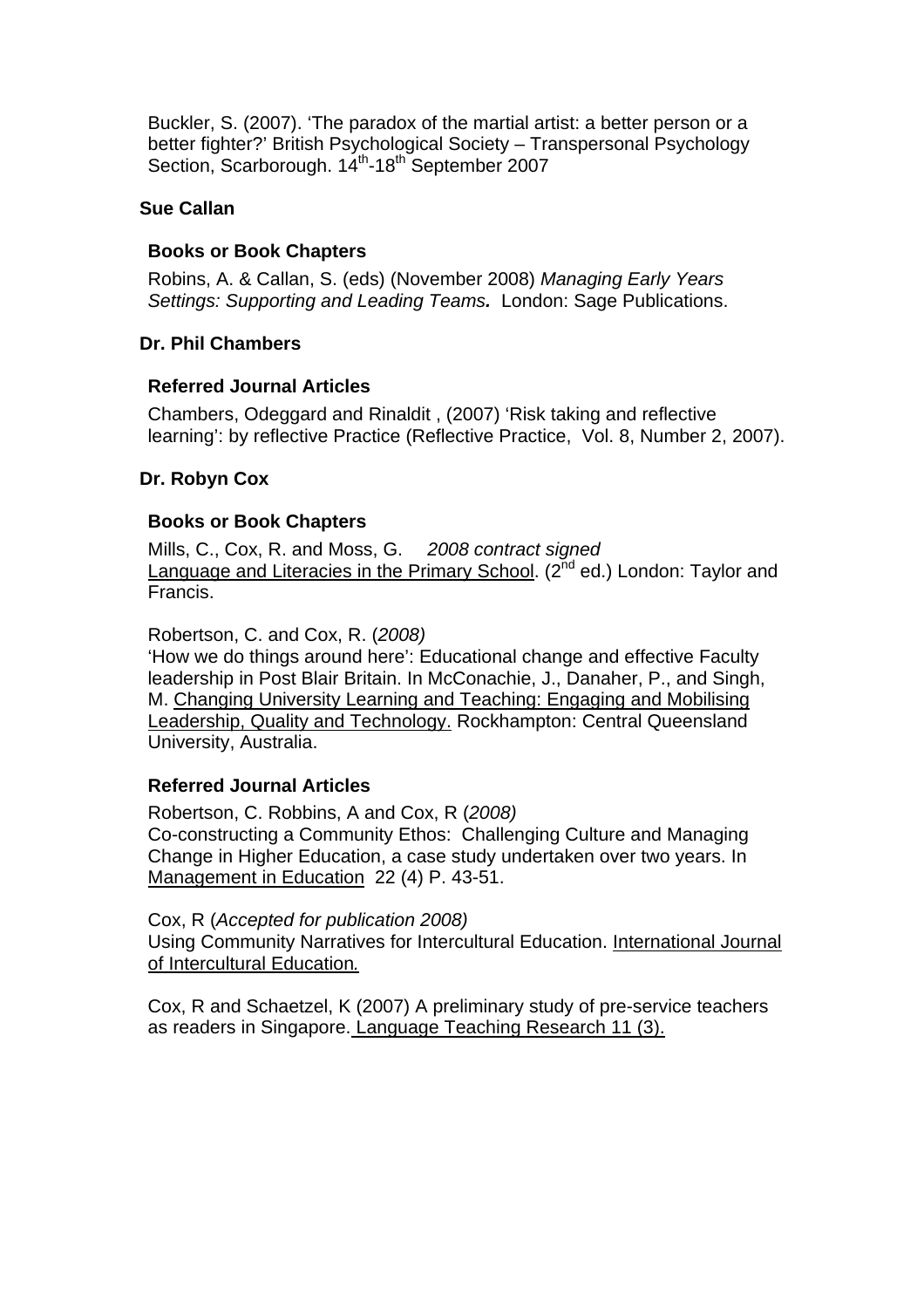## **Conference Papers**

Robertson, C. and Cox, R (2008) Changing Times and Changing Children: Teacher Education for a Changing World to be presented at Conference on Educational Renewal and School Development in an Era of Cultural Diversity, Wuhan, China May 18<sup>th</sup>.

Cox, R. (2008) Literate Well-Being: Reflecting on reading pedagogy in the post Rose review era. Presented at the United Kingdom Literacy Association International Conference, Liverpool Hope University June.

Cox, R and Fatima Pirbhai-Illich, (2008) Identities, culture and literacies: Research with ethnic minorities in Canada and Australia. Presented at the United Kingdom Literacy Association International Conference, Liverpool Hope University June.

Cox R (2008) Literate Well-being: Children and reading in the primary school. Paper presented at Health and Well-Being Research Focus Day, February 27<sup>th</sup> 2008 University of Worcester.

Cox, R and Merchant, G. (2008) Working in the regions: Providing life blood to Professional Associations Invited keynote to International Reading Association International Development in Europe and Eurasia Leadership Workshop, January 22<sup>nd</sup>, 2008 Cluj, Romania.

Cox, R and Riordan, J (2007) 'The Olympic Stories Project' Paper presented at The Integrated Children's Agenda Research Focus Day 22<sup>nd</sup> May, 2007

Cox, R and Mills, C (2007) "Improving, evaluating and learning": Looking for thinking voices in early professional development and English literacy teaching. Paper presented at the United Kingdom Literacy Association Annual Conference, July 2007.

Cox, R. (2007) E-reading and wilfing? Do we need to adjust our views of the act of reading? Paper presented at Acts of Reading: Teachers, texts and Childhood from 18<sup>th</sup> Century to the Present. 19 April 2007, University of Cambridge Faculty of Education, England.

## **Research funding**

Successful Seed Funding for 'Sports stories and teaching support materials: Summer Olympics 2012: interdisciplinary project.' From Arts, Humanities and Social Sciences, University of Worcester Budget, 2007. £1,000.

## **Gareth Dart**

## **Referred Journal Articles**

Dart, G. (2007) 'Provision for learners with special educational needs in Botswana; a situational analysis' *International Journal of Special Education* Vol 22, No 2.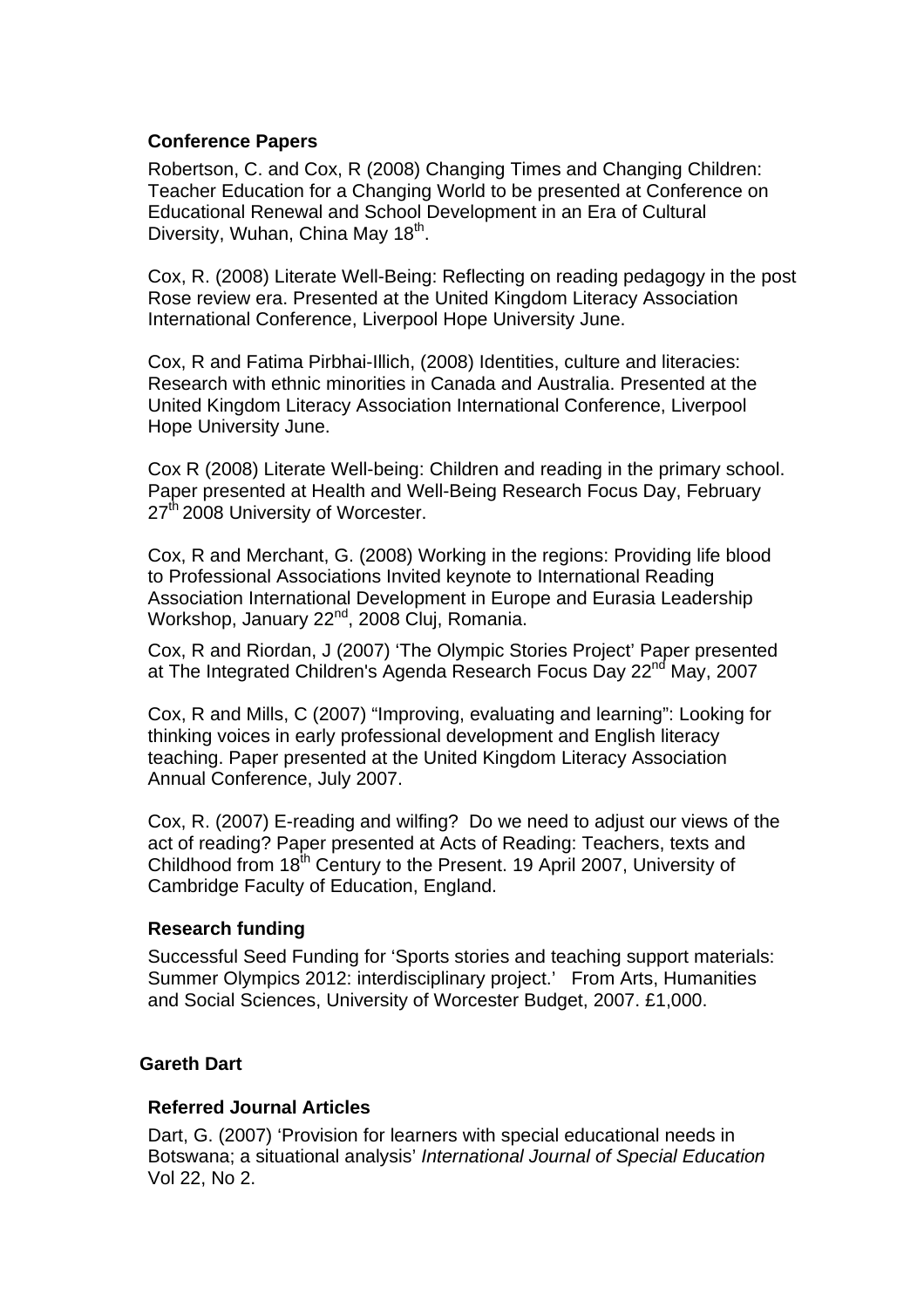Dart G. (in press) 'The situation of albino children in Botswana junior secondary schools – a double case study' British Journal of Special Education.

### **Conference Papers**

'Challenges facing the Botswana junior secondary school community in accessing the curriculum' International Curriculum Conference, Gaborone, Botswana.

### **David Flint**

### **Referred Journal Articles**

Flint, D C (2008) "Oil and gas threats to the US Arctic." Curriculum Press, April pp2-5

Flint, D C (2008) "Wilderness recreation in southern Utah" Geography Review Vol 22, no.1 pp39-41

### **Kate Fowler**

### **Books or Book Chapters**

Fowler, K and Robins, A with Callan, S and Copp, E (2008) Fostering Identity And Relationships: the essential role of mentors in early childhood in Papatheodorou, T and Moyles, J (2008) *Learning Together in the Early Years :Exploring relational pedagogy* London Routledge

## **Dr Sue Howarth**

#### **Referred Journal Articles**

Howarth, S. (2008) Sweet Science. *School Science Review 89* (328)

## **Other publications**

Howarth, S. (et al) (2008) *Salters-Nuffield Advanced Biology for Edexcel AS Biology* London: Pearson Education Ltd.

#### **Shaun Hughes**

#### **Referred Journal Articles**

Hughes, S ( 2008 ) *Leadership, Management and Sculpture: how arts based activities can transform learning and deepen understanding.* Journal of Reflective Practice, Special Issue 10.1 ( accepted for publication Feb 09 )

## **Other publications**

Hughes,S *( 2007) Coaching and Reflective Practice*. Conference papers ( ed. Hall, N) ETEN 17: The proceedings of the 17<sup>th</sup> Annual Conference of the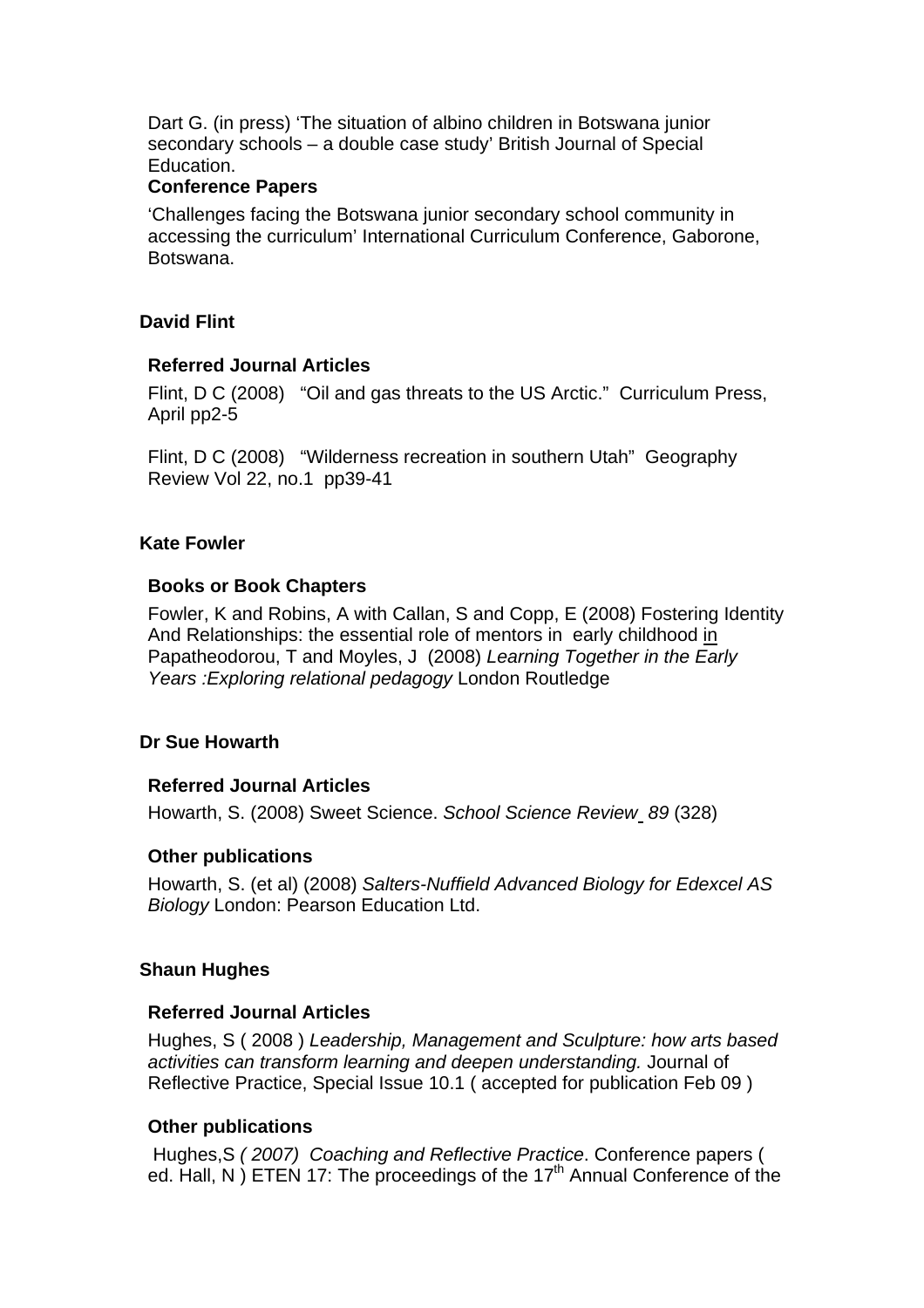2007 European Teacher Education network

## **Conference Papers**

Hughes,S *(2007) Reflecting and Improving on Practice* (2007) Keynote Speaker: Behaviour for Learning Conference, June 2007. *Coaching and Reflective Practice*: ETEN Conference, Oporto, Portugal. April 2007. Hughes,S *(2007) Using creative activities to enhance student engagement*  and deepen learning. 19 June 2008. 7<sup>th</sup> Annual University of Worcester Learning and Teaching Conference.

## **Dr Karima Kadi-Hanifi**

### **Conference Papers**

Kadi-Hanafi, K (2007) 'A method for challenging and inspiring privileged students' paper given to C-SAP (Centre for Sociology, Anthropology and Politics of HEA) annual CRT (Critical Race Theory) conference, Birmingham

Kadi-Hanafi, K (2007) 'The creative knowledge of ESOL teachers' paper given to C-SAP annual Critical Pedagogy week-end. Birmingham

### **Wendy Messenger**

### **Books or Book Chapters**

Messenger, W. (in press) 'Training to Manage in Multi-Agency Working' in Reed, M and Canning, N. (eds) Reflective Practice in Early Years. London: Sage. Messenger, W. (in press) Interpersonal Skills of the Teacher in Neville, L. *Interpersonal Skills in the People Professions*. Reflect Press.

#### **Conference Papers**

"Researching Early Intervention for Children with Special Needs – A review of some current practice" with Hugh Somervell at the University's Health and Wellbeing conference 27th February 2008.

#### **Janet Murray**

#### **Books or Book Chapters**

Murray, J. (2008) Value-based leadership and Management in Callan, S & Robins, A. (eds.) *Managing early years settings: Leading and managing teams*. London: Sage

#### **Dr. Stephen Parker**

#### **Other publications**

Parker, S.G. (2008) First Thoughts on Spirituality in the Sixth Form College, unpublished report to the Farmington Institute, Oxford.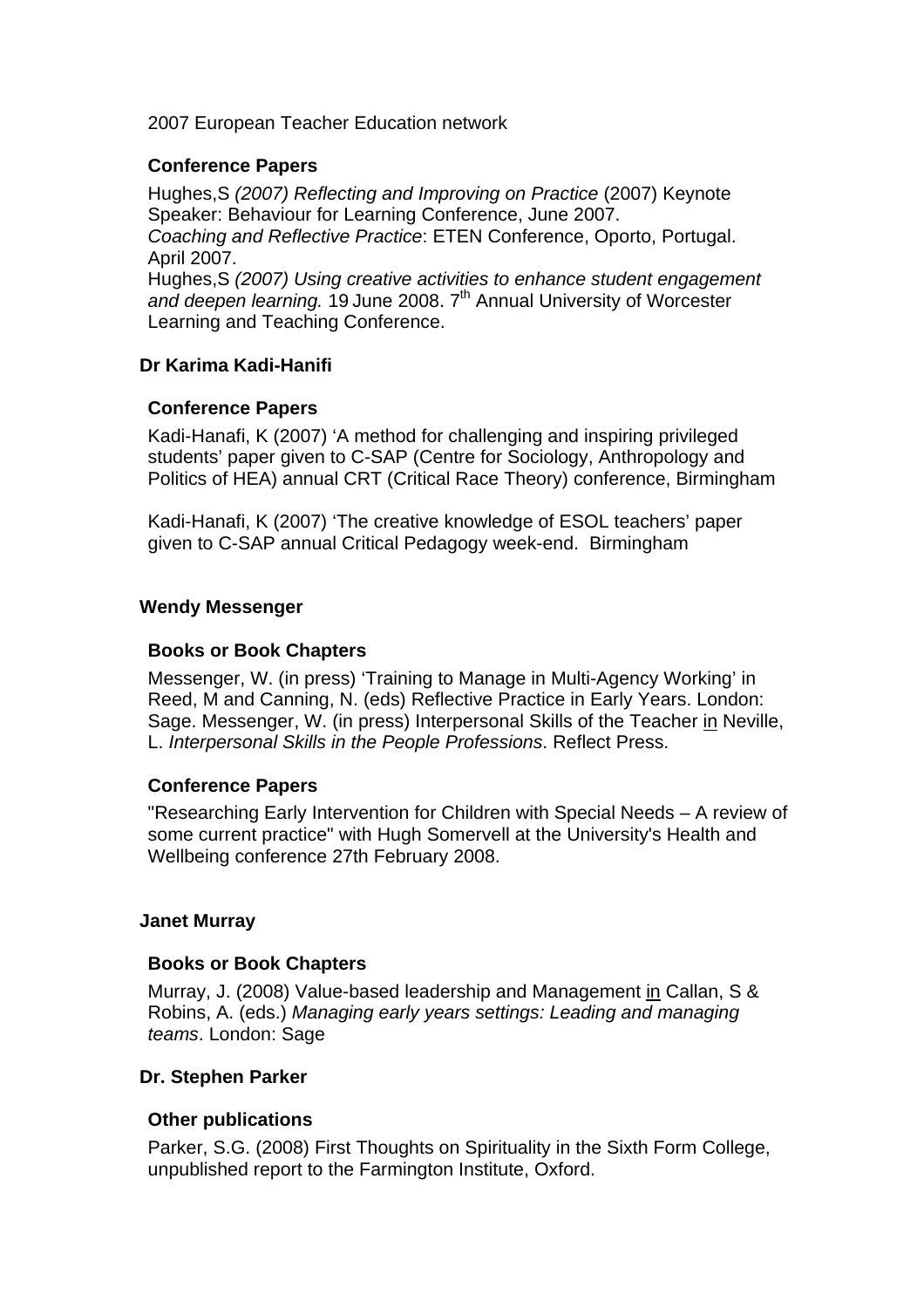Life After Death and Personhood, *Dialogue: A Journal of Religion and Philosophy*, Issue 29: November 2007.

### **Conference Papers**

#### *Invited papers:*

Bishop Barnes of Birmingham: pastor, pacifist and eugenicist. The Open University Central Regional Arts Group, May 2008.

Spirituality in the Sixth Form College, Warwick University Religions in Education Research Unit, March 2008.

#### *Conference Papers:*

A Paradigm Shift in Religious Education? The Birmingham Agreed Syllabus for Religious Instruction of 1975 in historical and contemporary perspective. BERA September 2008, Heriot-Watt University, Edinburgh.

### **Andy Plant**

#### **Other publications**

Developing gymnastics using ICT in the primary school: a DVD resource for teachers.

#### **Professor Peter Pumfrey**

#### **Referred Journal Articles**

Wakefield, P. and Pumfrey, P.D. (2008) (Submitted) "Students' evaluations of the National Curriculum and their suggestions for improvement: a secondary school case-study". *Educational Review.*

Wheeler, L., Pumfrey, P. D. , Wakefield, P and Quill, W. (2008) "Attention Deficit Hyperactivity Disorder (ADHD) in schools: incidence, multi-professional involvements and school training needs in an LEA". *Social, Emotional and Behavioural Difficulties. Vol. 13, No. 2, pp. 163-177. Autumn edition.*

Pumfrey, P.D. (2008) Review Paper. "Language Development and Learning to Read. The Scientific Study of How Language Development Affects Reading Skill" by Diane McGuinness, published by The MIT Press:Massachusetts. In: *The Psychology of Education Review*, Vol. 32. no. 1., pp.71-

Pumfrey, P.D. (2008) " Moving towards inclusion? The first degree results of students with and without disabilities in Higher Education in the UK: 1998 – 2005. *The European Journal of Special Needs Education,* Vol.23, No. 1, pp. 31- 46.

#### **Reviews of Publications**

Pumfrey, P.D. (2007) Review Paper. "Dyslexia and Self-Concept. Seeking a dyslexic identity." By R. Burden. Published by Whurr: London. In: *The*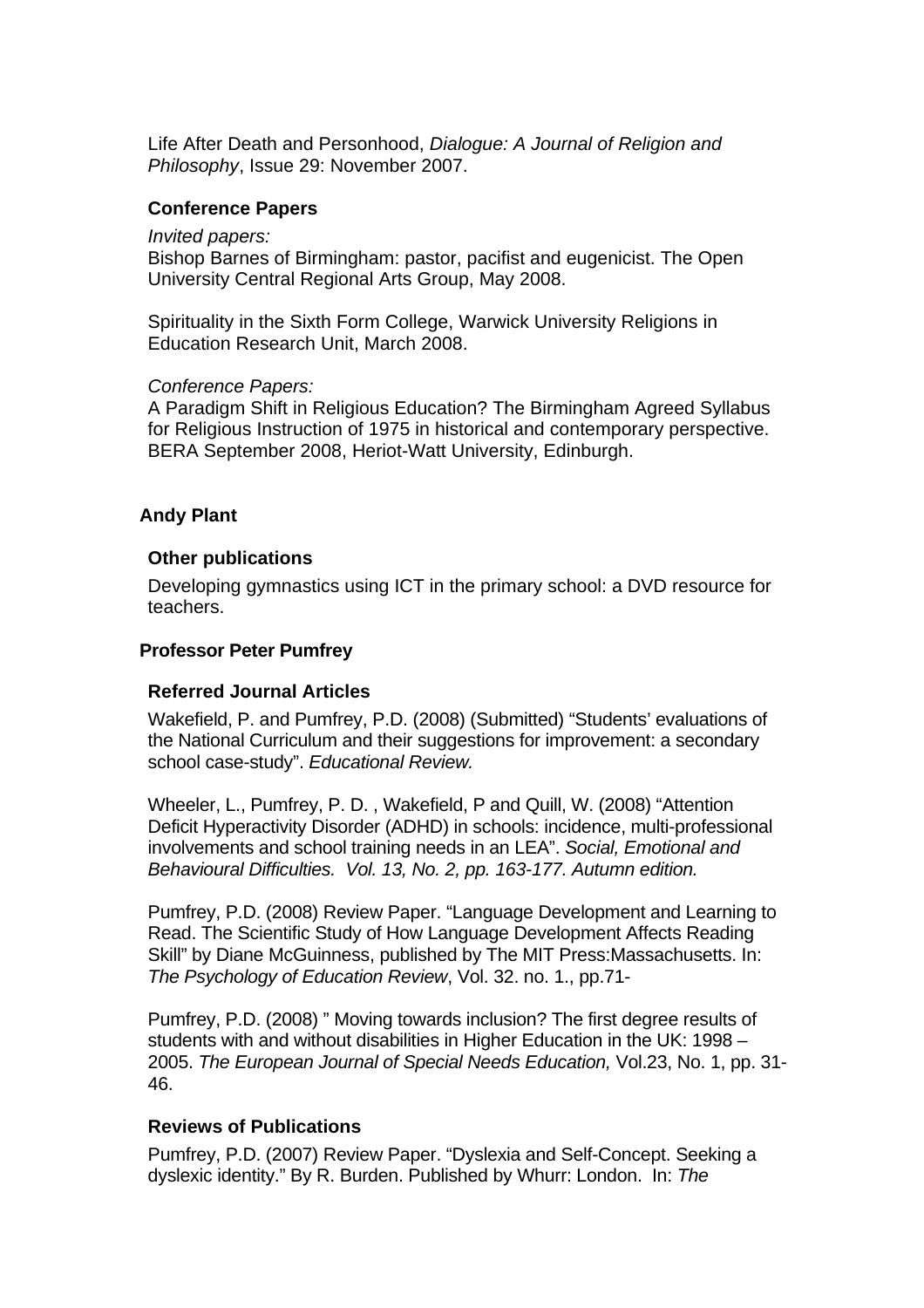*Psychology of Education, Review, Vol. 31, No. 1, pp.52 -55.* 

Punfrey, P.D. (2007) "Morphemes and literacy – Help or hindrance?" Review of "Improving Literacy by Teaching Morphemes". By Terezina Nunes and Peter Bryant (Eds)(2006). London and New York: Routledge. In: *The Psychologist, Volume 20, No., 6, p.370.* 

Pumfrey, P.D. (2007) "The early identification of dyslexia in schools – the way ahead. Selected considerations and suggestions". Invited contribution to help inform participants in a British Dyslexia Association debate chaired by Baroness Warnock to be held on October  $13<sup>th</sup>$ ., 2007. The purpose is to agree a resolution to be put to the subsequent AGM on November  $17<sup>th</sup>$ . Article published on the BDA webpages with other invited contributions prior to the debate. Pp. 8, [2,2629 words].

Pumfrey, P.D. ( 2008) Review of "The SAGE Handbook of Special Education". By Lani Florian (Ed.)(2007) London, Thousand Oaks and New Delhi. *The Psychology of Education Review.Volume 32, No.2, pp.31-33.*

Pumfrey, P.D. (2008) Review Paper. "Language Development and Learning to Read. The Scientific Study of How Language Development Affects Reading Skill". By Diane McGuinness. In: *The Psychology of Education Review, Vol. 32, No.1., pp. 71-73.* 

 Pumfrey, P.D. (2008) Review of "Education for thinking" By Deanna Kuhn. In: *Division of Educational and Child Psychology Debate. Vol. No. pp. (Publication pending)* 

## **Professor Chris Robertson**

#### **Books or Book Chapters**

Robertson, C. & Cox, R., (2008) '"How we do things around here": Educational Change and effective Faculty leadership in post Blair Britain' accepted for publication (internationally peer reviewed) in McConachie et al (forthcoming) 'Changing University Learning and Teaching: Engaging and Mobilising Leadership, Quality and Technology', Post Pressed, Teneriffe, Queensland, Australia

## **Referred Journal Articles**

Robertson, C., Robins, A. and Cox, R. (2008) "Co-constructing a Community Ethos: Challenging Culture and Managing Change in Higher Education", Management in Education, (Journal of British Educational Leadership, Management, and Administration Society)*,* Vol 22, No 4 (October)

## **Other publications**

Robertson, C. and Cox, R. (2008). "Changing Times & Changing Children: Teacher Education for a Changing World", Educational Renewal & School Development in an Era of Cultural Diversity, Conference Publication, Central China (Huazhong) Normal University, China, (May)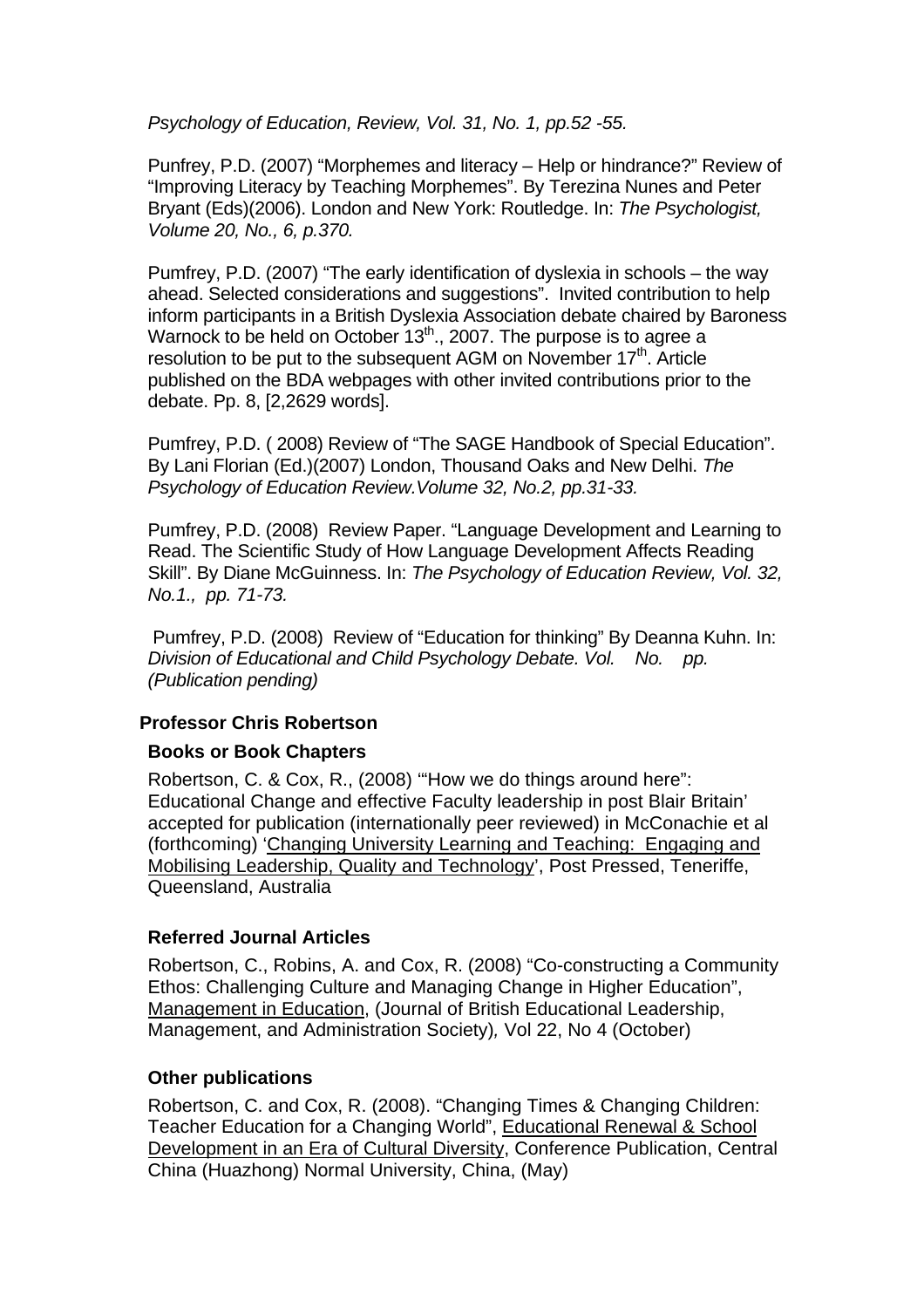Robertson, C. (co-author) (2008). 'Managing Changes in ITT; Experiences and Lessons Learned from Providers in Higher Education Institution', TDA national publication for HEI's.

# **Conference Papers**

Robertson, C. (2007) 'Regional Conversation on Every Child Matters' leading a one-day TDA conference for Deans/Heads of Education, Bristol (March)

Robertson, C. and Cox, R. (2008). 'Changing Times & Changing Children: Teacher Education for a Changing World', refereed paper presented at Educational Renewal & School Development in an Era of Cultural Diversity, Central China (Huazhong) Normal University, China, in partnership with Georgia Southen University, USA (May)

# **Research funding**

Pretis,M., Robertson C., et al (2008) "PRECIOUS" – 'Professional Resources in Early Childhood Intervention on-line utilities and standards', Leonardo da Vinci European funding for 2 year project (£24000 to University of Worcester as partner)

Robertson, C (2008) 'Looked After Children Progression to FE &HE' in partnership with Worcestershire Children's Services (UW TQF funded £5,000 grant)

Robertson C and Wright T (2008) 'What is Inspirational Teaching' (UW TQE funded £5,000 grant)

# **Review of publications**

European Teachers Education Network (ETEN), Member of Editorial Board, 2007-

The Psychology of Education Review – Book review published March 2008

# **Alison Robins**

## **Books or Book Chapters**

Robins, A. & Callan, S. (eds) (November 2008) *Managing Early Years Settings: Supporting and Leading Teams.* London: Sage Publications.

## **Dr Nanette Smith**

## **Review of Publications**

Carpenter, B and Egerton, J. (Eds) New Horizons In Special Education. Reviewed for Interconnections Electronic Bulletin.